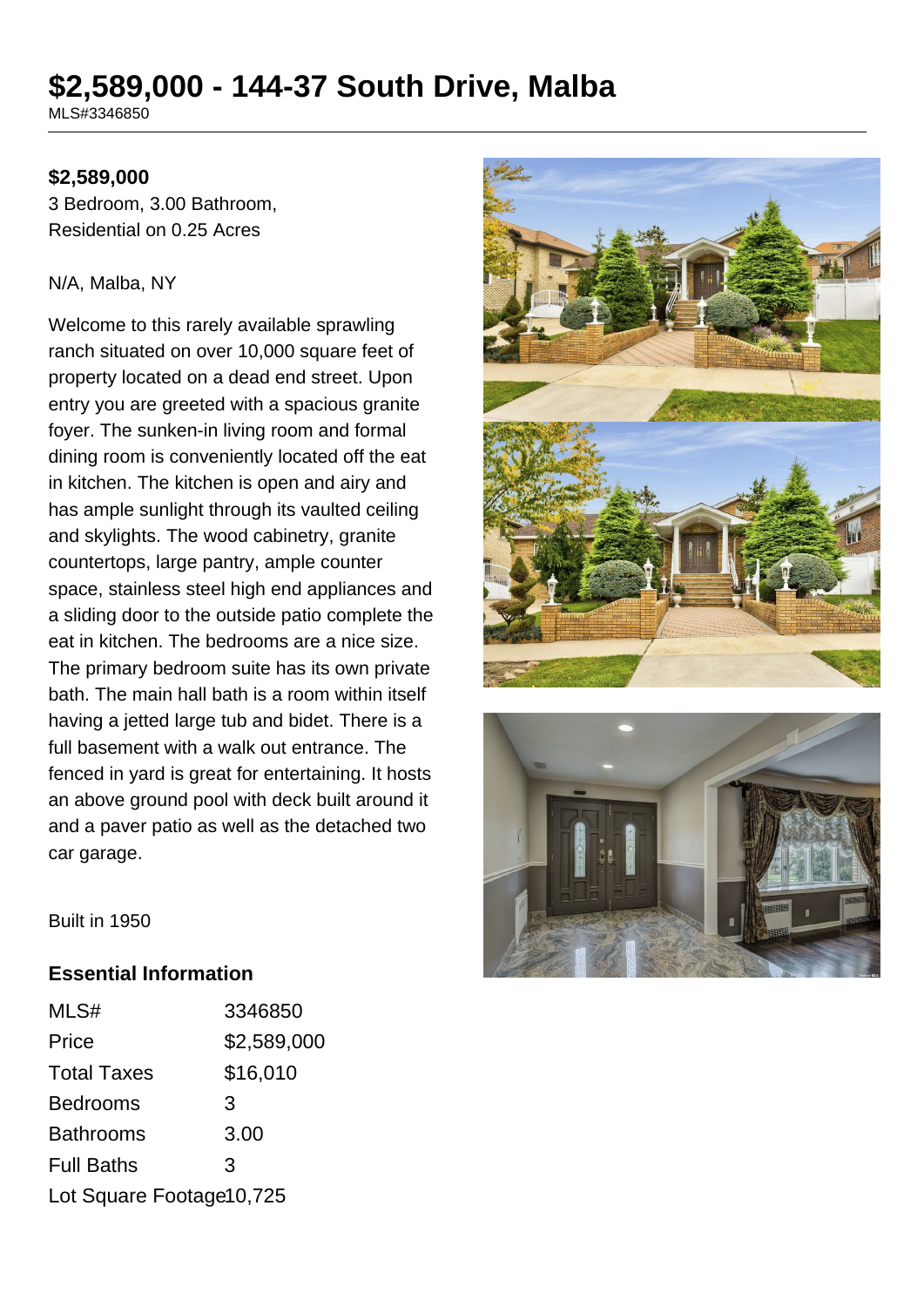| Acres             | 0.25                           |
|-------------------|--------------------------------|
| <b>Year Built</b> | 1950                           |
| <b>Type</b>       | Residential                    |
| Sub-Type          | <b>Single Family Residence</b> |
| <b>Style</b>      | Ranch                          |
| <b>Status</b>     | Active                         |

## **Community Information**

| Address      | 144-37 South Drive |
|--------------|--------------------|
| Subdivision  | N/A                |
| City         | Malba              |
| County       | Queens             |
| <b>State</b> | NY                 |
| Zip Code     | 11357              |

## **Amenities**

| Parking      | Private, Detached, 2 Car Detached |
|--------------|-----------------------------------|
| # of Garages | 2                                 |
| Garages      | Private, Detached, 2 Car Detached |
| View         | Bridge(s)                         |
| Has Pool     | Yes                               |
| Pool         | <b>Above Ground</b>               |

## **Interior**

| Interior                 | Hardwood                                                                                                                                                                                                                 |  |
|--------------------------|--------------------------------------------------------------------------------------------------------------------------------------------------------------------------------------------------------------------------|--|
| <b>Interior Features</b> | Smart Thermostat, Master Downstairs, 1st Floor Bedrm, Eat-in Kitchen,<br>Formal Dining Room, Granite Counters, Master Bath                                                                                               |  |
| Appliances               | Dryer, Oven, Refrigerator, Washer, ENERGY STAR Qualified Dryer,<br><b>ENERGY STAR Qualified Refrigerator, ENERGY STAR Qualified Stove,</b><br><b>ENERGY STAR Qualified Washer, ENERGY STAR Qualified Water</b><br>Heater |  |
| Heating                  | Natural Gas, Baseboard, ENERGY STAR Qualified Equipment                                                                                                                                                                  |  |
| Cooling                  | <b>Central Air</b>                                                                                                                                                                                                       |  |
| Fireplace                | Yes                                                                                                                                                                                                                      |  |
| # of Fireplaces          | 1                                                                                                                                                                                                                        |  |
| Has Basement             | Yes                                                                                                                                                                                                                      |  |
| <b>Basement</b>          | Full, Walk-Out Access                                                                                                                                                                                                    |  |

## **Exterior**